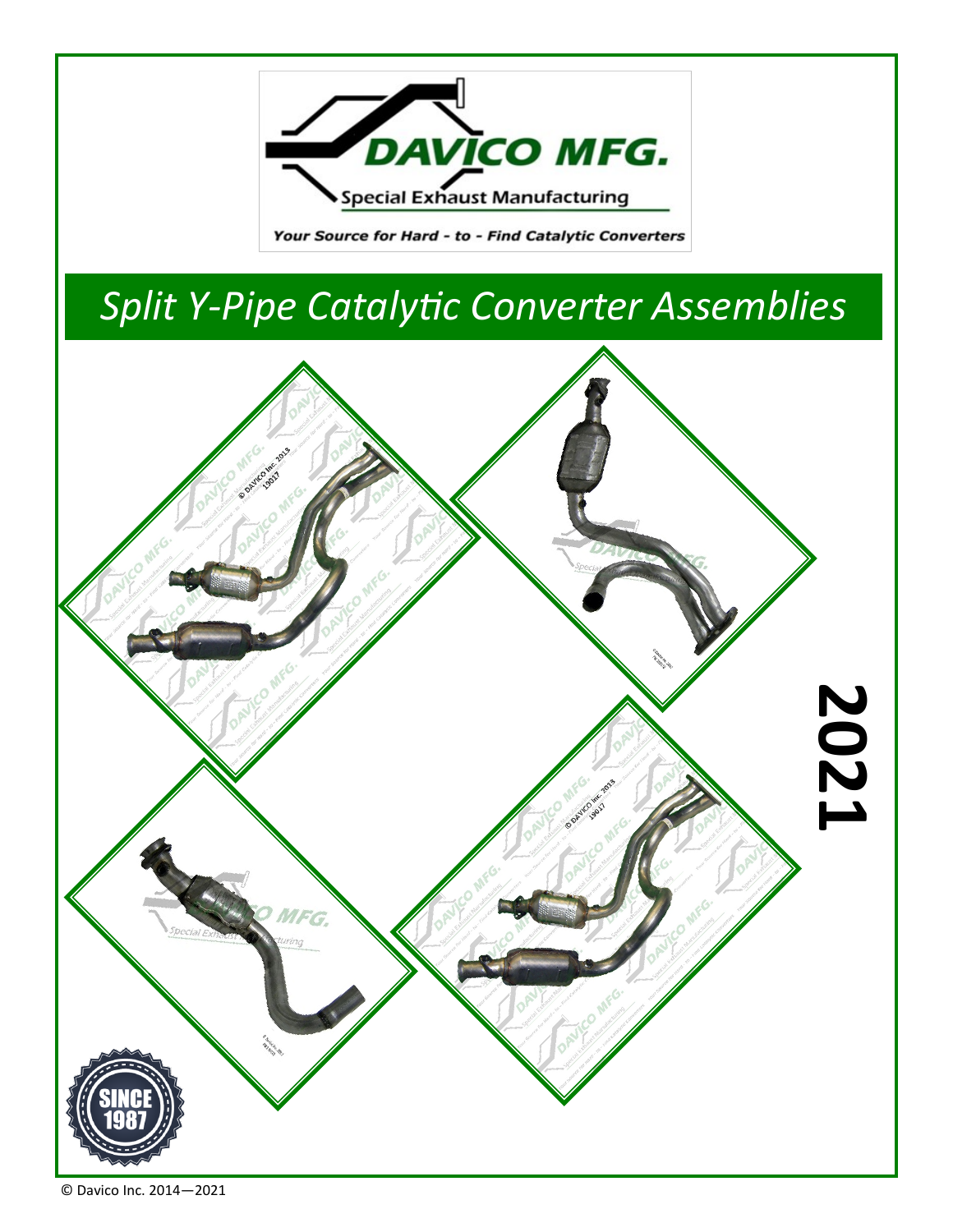

Your Source for Hard - to - Find Catalytic Converters

## *Davico Split Y-Pipe Converter Assemblies*

Many of today's vehicles are manufactured with large Welded Y-Pipe Converter Assemblies. While most installers prefer an O.E. Style replacement, the shipping costs for these parts can sometimes be very costly. UPS, FedEx and other freight carriers usually add a surcharge to these oversized and unboxed parts driving single piece freight costs to higher than normal levels.

To help our customers save freight costs when stocking and re-shipping these parts, we offer many of them as Split Y-Pipe Converters, splitting and selling them as a left and right Converter component. When this option is available you will see the following footnote in our Catalog:

## *"OE system is a welded assembly. Left and right component is required for full replacement"*

It is important for your customer to understand that just purchasing one side is not made to fit with the other side of the OE part. These replacement parts are sized and designed to fit together either with a simple muffler clamp or a welding step. They are NOT designed to be sold individually and hence, are not returnable when purchased as single side parts.

**EXAMPLE:** Our late model Ford Truck 5.4L application is our part number 19017 for the O.E. Style Welded Assembly replacement. To order it as a split part and save shipping costs you would order our part numbers 190171 & 190172. Please note there may be a slight difference in cost of the two split parts.

Please see our online catalog at **www.davicomfg.com** for the most up to date listings on these cost saving Split Y-Pipe Converter Assemblies. We will continue to add to this product segment to better service our customers needs throughout the coming year.



**"Installers who check for Technical Service Bulletins, check or replace Oxygen Sensors and De-Carbonize engines with signs of excess carbon and soot greatly reduce or eliminate comebacks"**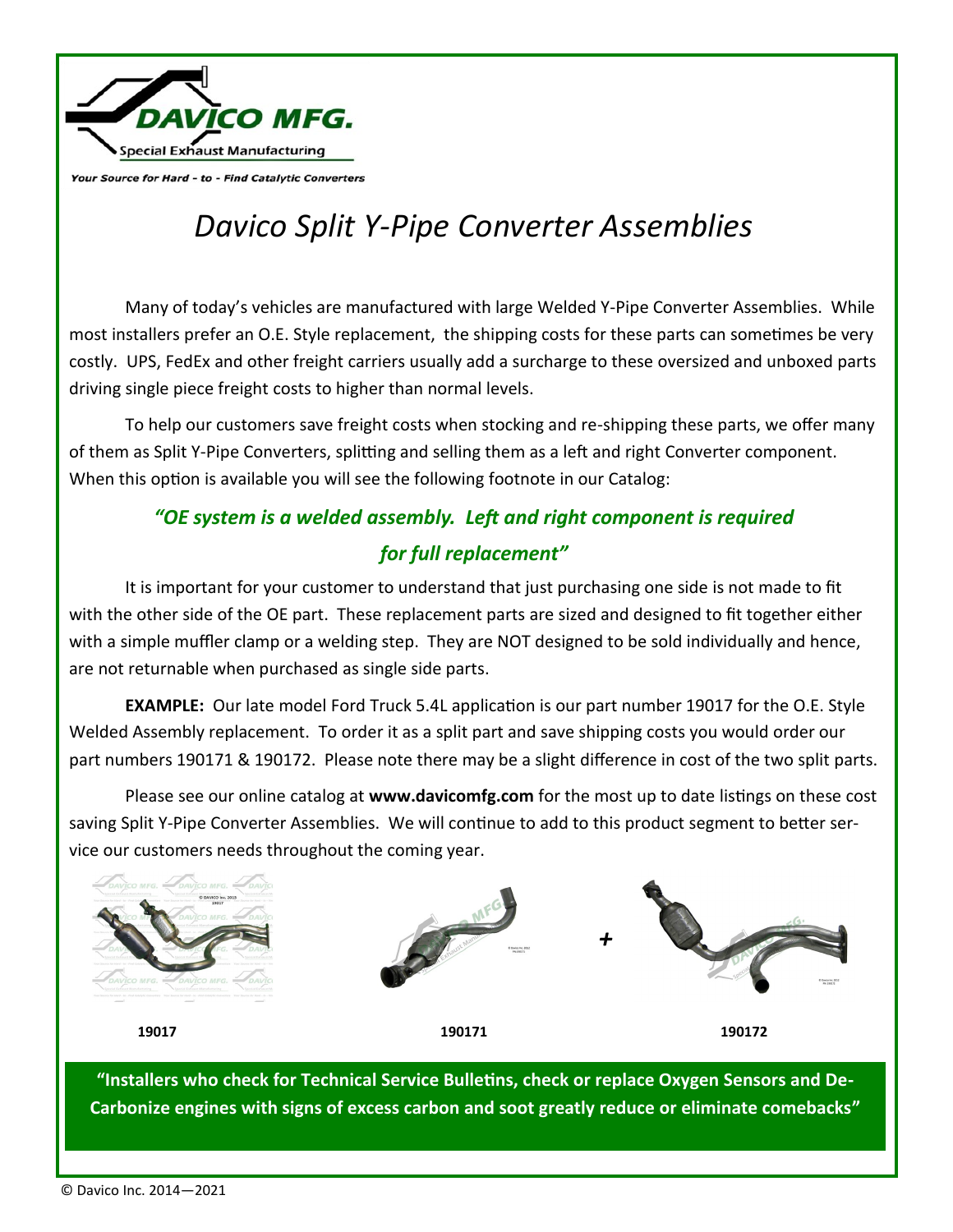

| <b>Split Y-</b><br>Pipe # | Coverage Make |                    | Model                       | Cyl | Engine           | <b>Model Description</b>          |
|---------------------------|---------------|--------------------|-----------------------------|-----|------------------|-----------------------------------|
| 181551                    | $00 - 03$     | <b>BMW</b>         | <b>X5</b>                   | 8   | 4.4L             | Split Y-Pipe Assembly Left Side*  |
| 181552                    | $00 - 03$     | <b>BMW</b>         | X5                          | 8   | 4.4L             | Split Y-Pipe Assembly Right Side* |
| 194121                    | 03-04         | <b>BUICK</b>       | Rainier                     | 8   | 5.3L             | Split Y-Pipe Assembly Left Side*  |
| 194122                    | 03-04         | <b>BUICK</b>       | Rainier                     | 8   | 5.3L             | Split Y-Pipe Assembly Right Side* |
| 165411                    | 99-00         | CADILLAC           | Escalade                    | 8   | 5.7L             | Split Y-Pipe Assembly Left Side*  |
| 165411                    | 99-00         | CADILLAC           | Escalade                    | 8   | 5.7L             | Split Y-Pipe Assembly Left Side*  |
| 165412                    | 99-00         | CADILLAC           | Escalade                    | 8   | 5.7L             | Split Y-Pipe Assembly Right Side* |
| 180101                    | $02 - 05$     | CADILLAC           | Escalade                    | 8   | 5.3L             | Split Y-Pipe Assembly Left Side*  |
| 180102                    | $02 - 05$     | CADILLAC           | Escalade                    | 8   | 5.3L             | Split Y-Pipe Assembly Right Side* |
| 144911                    | 94-95         | <b>CHEVROLET</b>   | Astro Van                   | 6   | 4.3L             | Split Y-Pipe Assembly Left Side*  |
| 144912                    | 94-95         | <b>CHEVROLET</b>   | Astro Van                   | 6   | 4.3L             | Split Y-Pipe Assembly Right Side* |
| 193711                    | 07-08         | <b>CHEVROLET</b>   | Avalanche                   | 8   | 5.3L, 6.0L       | Split Y-Pipe Assembly Left Side*  |
| 193712                    | 07-08         | <b>CHEVROLET</b>   | Avalanche                   | 8   | 5.3L, 6.0L       | Split Y-Pipe Assembly Right Side* |
| 145161                    | 94-95         | <b>CHEVROLET</b>   | Blazer C-K 1500, 2500       | 6,8 | 4.3L, 5.0L, 5.7L | Split Y-Pipe Assembly Left Side*  |
| 145162                    | 94-95         | <b>CHEVROLET</b>   | Blazer C-K 1500, 2500       | 6,8 | 4.3L, 5.0L, 5.7L | Split Y-Pipe Assembly Left Side*  |
| 193161                    | 03-05         | <b>CHEVROLET</b>   | Express 1500, 2500          | 6   | 4.3L             | Split Y-Pipe Assembly Left Side*  |
| 193162                    | 03-05         | <b>CHEVROLET</b>   | Express 1500, 2500          | 6   | 4.3L             | Split Y-Pipe Assembly Right Side* |
| 193711                    | 07-08         | <b>CHEVROLET</b>   | Tahoe                       | 8   | 5.3L             | Split Y-Pipe Assembly Left Side*  |
| 193712                    | 07-08         | <b>CHEVROLET</b>   | Tahoe                       | 8   | 5.3L             | Split Y-Pipe Assembly Right Side* |
| 180101                    | $02 - 05$     | <b>CHEVROLET</b>   | Tahoe                       | 8   | 4.8L, 5.3L       | Split Y-Pipe Assembly Left Side*  |
| 180102                    | $02 - 05$     | <b>CHEVROLET</b>   | Tahoe                       | 8   | 4.8L, 5.3L       | Split Y-Pipe Assembly Right Side* |
| 193771                    | 03-04         | <b>CHEVROLET</b>   | Trailblazer                 | 8   | 5.3L             | Split Y-Pipe Assembly Left Side*  |
| 165411                    | 96-00         | CHEVROLET/GMC      | C,K 1500, 2500              | 8   | 5.7L             | Split Y-Pipe Assembly Left Side*  |
| 165412                    | 96-00         | CHEVROLET/GMC      | C,K 1500, 2500              | 8   | 5.7L             | Split Y-Pipe Assembly Right Side* |
| 180101                    | 99-05         | CHEVROLET/GMC      | Silverado, Sierra 1500      | 8   | 4.3L, 4.8L, 5.3L | Split Y-Pipe Assembly Left Side*  |
| 180102                    | 99-05         | CHEVROLET/GMC      | Silverado, Sierra 1500      | 8   | 4.3L, 4.8L, 5.3L | Split Y-Pipe Assembly Right Side* |
| 193711                    | 07-08         | CHEVROLET/GMC      | Silverado, Sierra 1500-3500 | 6,8 | 4.3L, 4.8L, 5.3L | Split Y-Pipe Assembly Left Side*  |
| 193712                    | 07-08         | CHEVROLET/GMC      | Silverado, Sierra 1500-3500 | 6,8 | 4.3L, 4.8L, 5.3L | Split Y-Pipe Assembly Right Side* |
| 165411                    | 96-00         | CHEVROLET/GMC      | Tahoe, Yukon                | 8   | 5.7L             | Split Y-Pipe Assembly Left Side*  |
| 165412                    | 96-00         | CHEVROLET/GMC      | Tahoe, Yukon                | 8   | 5.7L             | Split Y-Pipe Assembly Right Side* |
| 193531                    | $07-09$       | <b>CHEVY TRUCK</b> | Avalanche, Silverado, Tahoe | 6,8 | 4.3L, 4.8L, 5.3L | Split Y-Pipe Assembly Left Side*  |
| 193532                    | 07-09         | <b>CHEVY TRUCK</b> | Avalanche, Silverado, Tahoe | 6,8 | 4.3L, 4.8L, 5.3L | Split Y-Pipe Assembly Right Side* |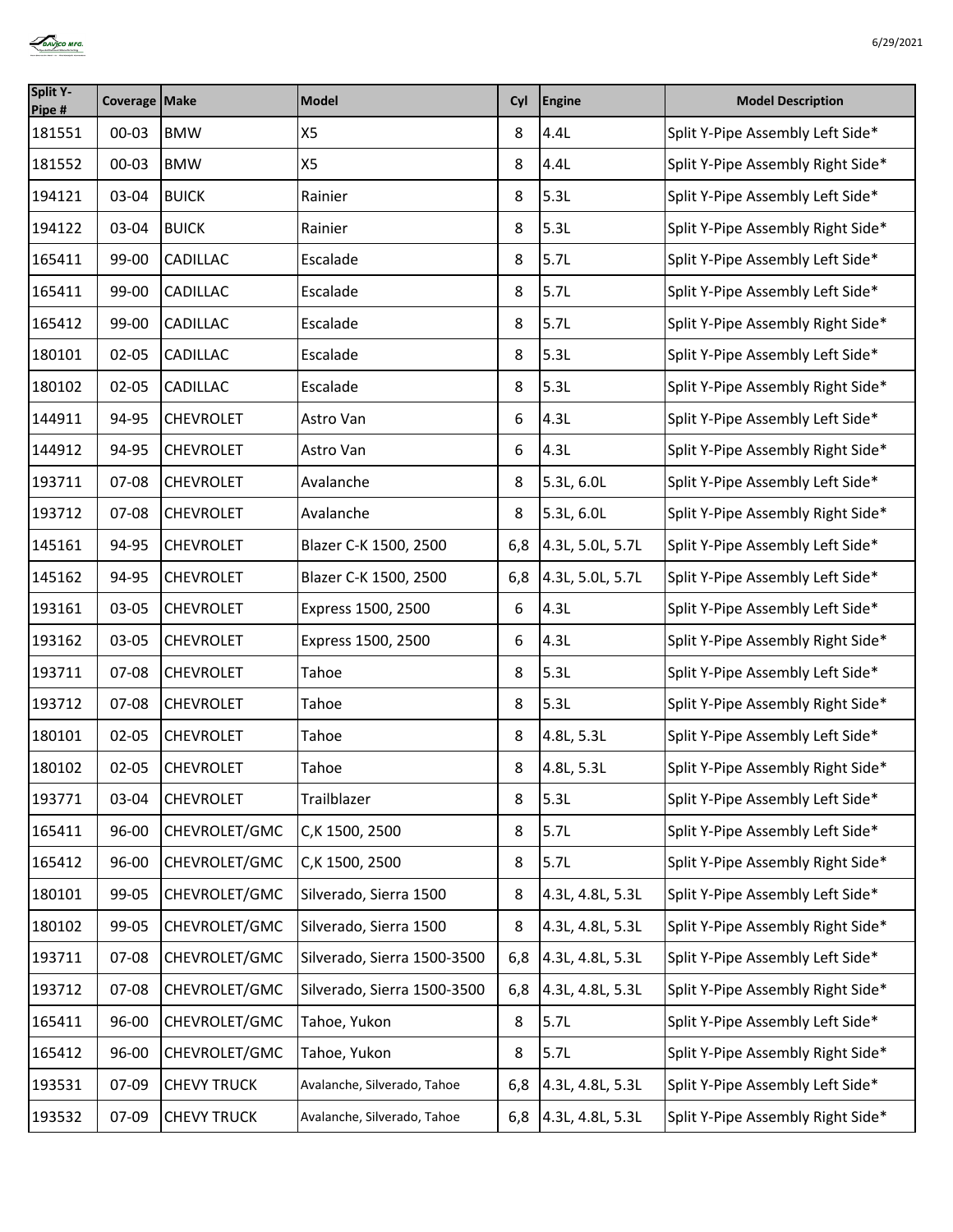

| 193531 | 06-07     | <b>CHEVY TRUCK</b> | Avalanche. Silverado, Tahoe |     | 6, 8 4.3L, 4.8L, 5.3L    | Split Y-Pipe Assembly Left Side*  |
|--------|-----------|--------------------|-----------------------------|-----|--------------------------|-----------------------------------|
| 193532 | 06-07     | <b>CHEVY TRUCK</b> | Avalanche. Silverado, Tahoe |     | 6, 8 $ 4.3L, 4.8L, 5.3L$ | Split Y-Pipe Assembly Right Side* |
| 194121 | 03-04     | <b>CHEVY TRUCK</b> | Trailblazer                 | 8   | 5.3L                     | Split Y-Pipe Assembly Left Side*  |
| 194122 | 03-04     | <b>CHEVY TRUCK</b> | Trailblazer                 | 8   | 5.3L                     | Split Y-Pipe Assembly Right Side* |
| 145801 | $01 - 03$ | <b>DODGE</b>       | Caravan                     | 4   | 2.4L                     | Split Y-Pipe Assembly Right Side* |
| 145802 | $01 - 03$ | <b>DODGE</b>       | Caravan                     | 4   | 2.4L                     | Split Y-Pipe Assembly Right Side* |
| 190911 | $00 - 03$ | <b>DODGE</b>       | Dakota                      | 6   | 3.9L                     | Split Y-Pipe Assembly Left Side*  |
| 190912 | $00 - 03$ | <b>DODGE</b>       | Dakota                      | 6   | 3.9L                     | Split Y-Pipe Assembly Right Side* |
| 191891 | $01 - 03$ | <b>DODGE</b>       | Dakota                      | 8   | 4.7L                     | Split Y-Pipe Assembly Left Side*  |
| 191892 | $01 - 03$ | <b>DODGE</b>       | Dakota                      | 8   | 4.7L                     | Split Y-Pipe Assembly Right Side* |
| 191891 | $01 - 03$ | <b>DODGE</b>       | Durango                     | 8   | 4.7L                     | Split Y-Pipe Assembly Left Side*  |
| 191892 | $01 - 03$ | <b>DODGE</b>       | Durango                     | 8   | 4.7L                     | Split Y-Pipe Assembly Right Side* |
| 193741 | 2007      | <b>DODGE</b>       | Nitro                       | 6   | 3.7L                     | Split Y-Pipe Assembly Left Side*  |
| 193742 | 2007      | <b>DODGE</b>       | Nitro                       | 6   | 3.7L                     | Split Y-Pipe Assembly Right Side* |
| 145851 | 96-99     | <b>DODGE</b>       | Ram 1500, 2500              | 6,8 | 3.9L, 5.2L, 5.9L         | Split Y-Pipe Assembly Left Side*  |
| 145852 | 96-99     | <b>DODGE</b>       | Ram 1500, 2500              | 6,8 | 3.9L, 5.2L, 5.9L         | Split Y-Pipe Assembly Right Side* |
| 145891 | 94-95     | <b>DODGE</b>       | Ram 1500, 2500, 3500        | 6,8 | 3.9L, 5.2L, 5.9L         | Split Y-Pipe Assembly Left Side*  |
| 145892 | 94-95     | <b>DODGE</b>       | Ram 1500, 2500, 3500        | 6,8 | 3.9L, 5.2L, 5.9L         | Split Y-Pipe Assembly Right Side* |
| 193441 | $02 - 03$ | <b>DODGE</b>       | Ram 1500                    | 8   | 4.7L                     | Split Y-Pipe Assembly Left Side*  |
| 193442 | $02 - 03$ | <b>DODGE</b>       | Ram 1500                    | 8   | 4.7L                     | Split Y-Pipe Assembly Right Side* |
| 194341 | 04-07     | <b>DODGE</b>       | Ran 1500, 2500, 3500        | 8   | 5.7L                     | Split Y-Pipe Assembly Right Side* |
| 194342 | 04-07     | <b>DODGE</b>       | Ran 1500, 2500, 3500        | 8   | 5.7L                     | Split Y-Pipe Assembly Left Side*  |
| 193441 | $02 - 03$ | <b>DODGE TRUCK</b> | Ram 1500                    | 8   | 4.7L                     | Split Y-Pipe Assembly Left Side*  |
| 193442 | $02 - 03$ | <b>DODGE TRUCK</b> | Ram 1500                    | 8   | 4.7L                     | Split Y-Pipe Assembly Right Side* |
| 193441 | $02 - 03$ | <b>DODGE TRUCK</b> | Ram 1500                    | 8   | 4.7L                     | Split Y-Pipe Assembly Left Side*  |
| 193442 | $02 - 03$ | <b>DODGE TRUCK</b> | Ram 1500                    | 8   | 4.7L                     | Split Y-Pipe Assembly Right Side* |
| 195041 | 09-10     | <b>DODGE TRUCK</b> | <b>RAM 1500</b>             | 8   | 4.7L                     | Split Y-Pipe Assembly Left Side*  |
| 195042 | $09-10$   | <b>DODGE TRUCK</b> | <b>RAM 1500</b>             | 8   | 4.7L                     | Split Y-Pipe Assembly Right Side* |
| 197011 | 2008      | <b>DODGE TRUCK</b> | Ram 2500, 3500              | 8   | 5.7L                     | Split Y-Pipe Assembly Left Side*  |
| 197012 | 2008      | <b>DODGE TRUCK</b> | Ram 2500, 3500              | 8   | 5.7L                     | Split Y-Pipe Assembly Right Side* |
| 193211 | 07-08     | <b>FORD</b>        | E150, E250                  | 8   | 4.6L                     | Split Y-Pipe Assembly Left Side*  |
| 193212 | 07-08     | FORD               | E150, E250                  | 8   | 4.6L                     | Split Y-Pipe Assembly Right Side* |
| 193011 | 03-08     | <b>FORD</b>        | E150, E250, E350 & SD       |     | 8,10 5.4L, 6.8L          | Split Y-Pipe Assembly Left Side*  |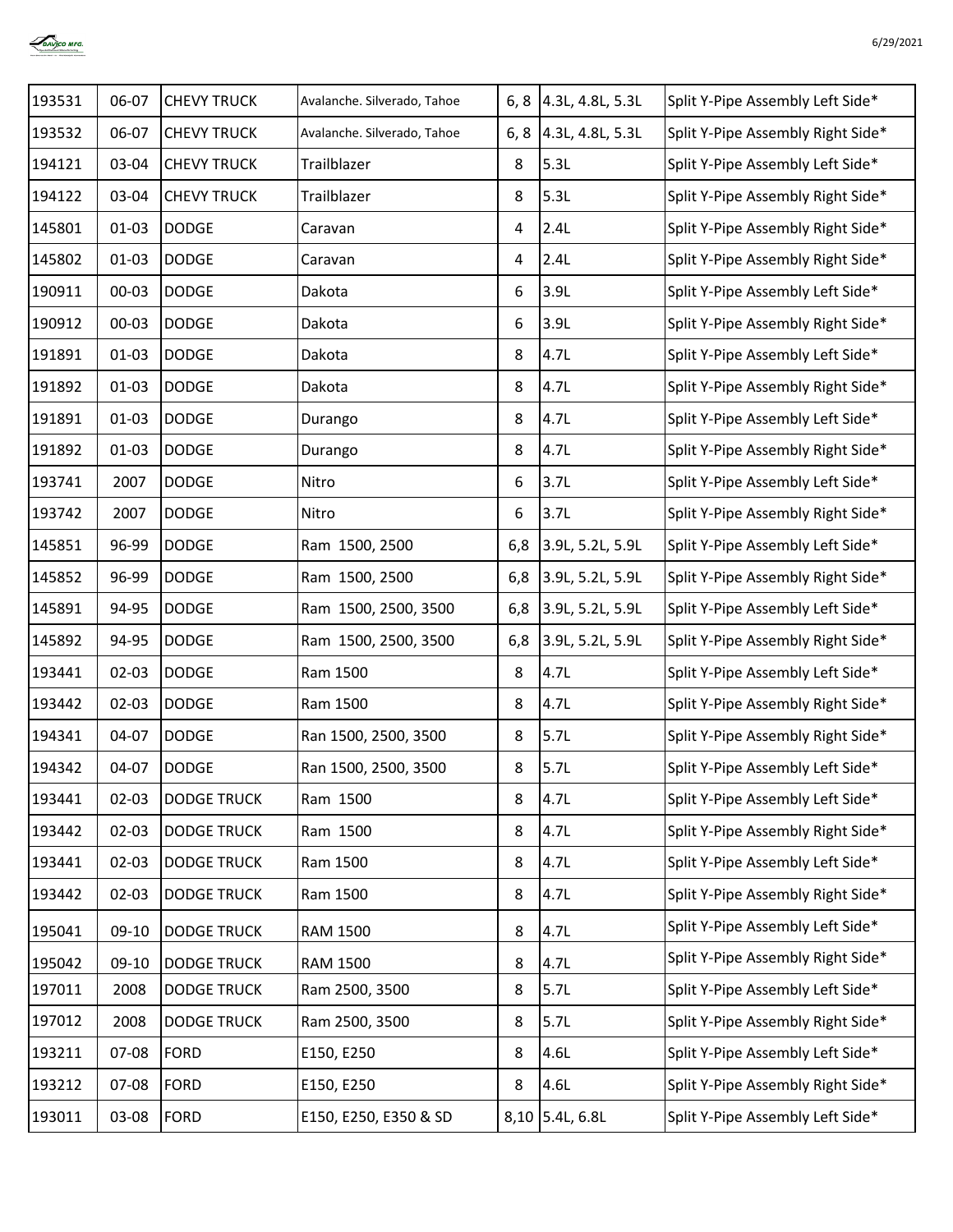

| 193012 | 03-08     | <b>FORD</b>       | E150, E250, E350 & SD                         |   | 8,10 5.4L, 6.8L | Split Y-Pipe Assembly Right Side* |
|--------|-----------|-------------------|-----------------------------------------------|---|-----------------|-----------------------------------|
| 184161 | $10 - 14$ | <b>FORD</b>       | E150-250-350SD                                | 8 | 5.4L            | Split Y-Pipe Assembly Left Side*  |
| 184162 | $10 - 14$ | <b>FORD</b>       | E150-250-350SD                                | 8 | 5.4L            | Split Y-Pipe Assembly Right Side* |
| 190841 | 04-05     | <b>FORD</b>       | Explorer                                      | 6 | 4.0L            | Split Y-Pipe Assembly Left Side*  |
| 190881 | $02 - 05$ | <b>FORD</b>       | Explorer                                      | 6 | 4.0L            | Split Y-Pipe Assembly Left Side*  |
| 190882 | $02 - 05$ | <b>FORD</b>       | Explorer                                      | 6 | 4.0L            | Split Y-Pipe Assembly Right Side* |
| 191881 | $02 - 05$ | <b>FORD</b>       | Explorer                                      | 8 | 4.6L            | Split Y-Pipe Assembly Left Side*  |
| 191882 | $02 - 05$ | <b>FORD</b>       | Explorer                                      | 8 | 4.6L            | Split Y-Pipe Assembly Right Side* |
| 193331 | 2006      | <b>FORD</b>       | Explorer                                      | 8 | 4.6L            | Split Y-Pipe Assembly Left Side*  |
| 193781 | $06-10$   | <b>FORD</b>       | Explorer                                      | 6 | 4.0L            | Split Y-Pipe Assembly Left Side*  |
| 193782 | $06-10$   | <b>FORD</b>       | Explorer                                      | 6 | 4.0L            | Split Y-Pipe Assembly Right Side* |
| 193781 | $07 - 10$ | <b>FORD</b>       | <b>Explorer Sport Trac</b>                    | 6 | 4.0L            | Split Y-Pipe Assembly Left Side*  |
| 193782 | $07 - 10$ | <b>FORD</b>       | <b>Explorer Sport Trac</b>                    | 6 | 4.0L            | Split Y-Pipe Assembly Right Side* |
| 190171 | 05-07     | <b>FORD</b>       | F250, F350, F450 SD                           |   | 8,10 5.4L, 6.8L | Split Y-Pipe Assembly Left Side*  |
| 190172 | 05-07     | <b>FORD</b>       | F250, F350, F450 SD                           |   | 8,10 5.4L, 6.8L | Split Y-Pipe Assembly Right Side* |
| 193461 | $08 - 10$ | <b>FORD</b>       | F250, F350, F450 SD                           |   | 8,10 5.4L, 6.8L | Split Y-Pipe Assembly Left Side*  |
| 193462 | $08 - 10$ | <b>FORD</b>       | F250, F350, F450 SD                           |   | 8,10 5.4L, 6.8L | Split Y-Pipe Assembly Right Side* |
| 192241 | 04-06     | <b>FORD</b>       | Ranger                                        | 6 | 3.0L            | Split Y-Pipe Assembly Left Side*  |
| 192242 | 04-06     | <b>FORD</b>       | Ranger                                        | 6 | 3.0L            | Split Y-Pipe Assembly Right Side* |
| 192271 | 04-06     | <b>FORD</b>       | Ranger                                        | 6 | 4.0L            | Split Y-Pipe Assembly Left Side*  |
| 192272 | 04-06     | <b>FORD</b>       | Ranger                                        | 6 | 4.0L            | Split Y-Pipe Assembly Right Side* |
| 193361 | 03-05     | <b>FORD</b>       | Thunderbird                                   | 8 | 3.9L            | Split Y-Pipe Assembly Left Side*  |
| 193362 | 03-05     | <b>FORD</b>       | Thunderbird                                   | 8 | 3.9L            | Split Y-Pipe Assembly Right Side* |
| 193361 | 03-05     | <b>FORD</b>       | Thunderbird                                   | 8 | 3.9L            | Split Y-Pipe Assembly Left Side*  |
| 193362 | 03-05     | <b>FORD</b>       | Thunderbird                                   | 8 | 3.9L            | Split Y-Pipe Assembly Right Side* |
| 193361 | 03-06     | <b>FORD</b>       | Thunderbird, LS                               | 8 | 3.9L            | Split Y-Pipe Assembly Left Side*  |
| 193362 | 03-06     | <b>FORD</b>       | Thunderbird, LS                               | 8 | 3.9L            | Split Y-Pipe Assembly Right Side* |
| 193211 | 07-08     | <b>FORD TRUCK</b> | E150, E250                                    | 8 | 4.6L            | Split Y-Pipe Assembly Left Side*  |
| 193212 | $07 - 08$ | <b>FORD TRUCK</b> | E150, E250                                    | 8 | 4.6L            | Split Y-Pipe Assembly Right Side* |
| 184161 | $10 - 14$ | <b>FORD TRUCK</b> | E150, E250, E350 SD                           | 8 | 5.4L            | Split Y-Pipe Assembly Left Side*  |
| 184162 | $10 - 14$ | <b>FORD TRUCK</b> | E150, E250, E350 SD                           | 8 | 5.4L            | Split Y-Pipe Assembly Right Side* |
| 193531 | 06-07     | <b>GM TRUCK</b>   | Avalanche, Silverado, Tahoe,<br>Sierra, Yukon | 8 | 4.8L, 5.3L      | Split Y-Pipe Assembly Left Side*  |
| 193532 | 06-07     | <b>GM TRUCK</b>   | Avalanche, Silverado, Tahoe,<br>Sierra, Yukon | 8 | 4.8L, 5.3L      | Split Y-Pipe Assembly Right Side* |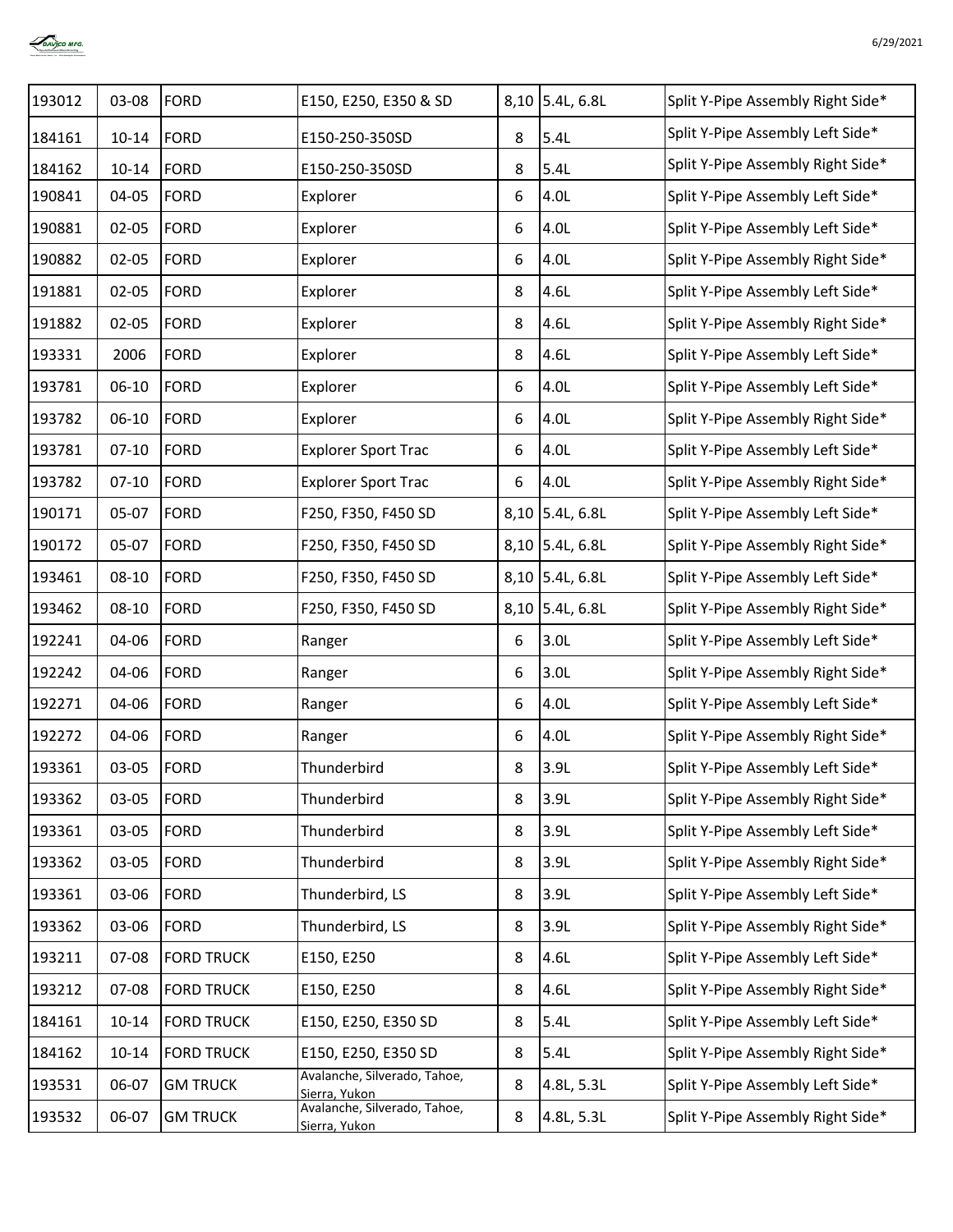

| 194371 | $09-13$   | <b>GM TRUCK</b>  | Avalanche, Silverado, Tahoe,<br>Sierra, Yukon, Escalade, | 8    |                    | 4.3L, 4.8L, 5.3L, 6.0L Split Y-Pipe Assembly Left Side*  |
|--------|-----------|------------------|----------------------------------------------------------|------|--------------------|----------------------------------------------------------|
| 194372 | $09-13$   | <b>GM TRUCK</b>  | Avalanche, Silverado, Tahoe,<br>Sierra, Yukon, Escalade, | 8    |                    | 4.3L, 4.8L, 5.3L, 6.0L Split Y-Pipe Assembly Right Side* |
| 197091 | 2009      | <b>GM TRUCK</b>  | <b>ESCALADE</b>                                          | 8    | 6.0L               | Split Y-Pipe Assembly Left Side*                         |
| 197092 | 2009      | <b>GM TRUCK</b>  | <b>ESCALADE</b>                                          | 8    | 6.0L               | Split Y-Pipe Assembly Right Side*                        |
| 193601 | $07 - 10$ | <b>GM TRUCK</b>  | ESCALADE, AVALANCHE                                      | 8    | 5.3L, 6.0L, 6.2L   | Split Y-Pipe Assembly Left Side*                         |
| 193602 | $07 - 10$ | <b>GM TRUCK</b>  | ESCALADE, AVALANCHE                                      | 8    | 5.3L, 6.0L, 6.2L   | Split Y-Pipe Assembly Right Side*                        |
| 197191 | 14-16     | <b>GM TRUCK</b>  | ESCALADE. SILVERADO                                      | 8    | 6.2L               | Split Y-Pipe Assembly Left Side*                         |
| 197192 | $14 - 16$ | <b>GM TRUCK</b>  | ESCALADE. SILVERADO                                      | 8    | 6.2L               | Split Y-Pipe Assembly Right Side*                        |
| 197301 | $12 - 16$ | <b>GM TRUCK</b>  | EXPRESS 2500, 3500                                       | 8    | 4.8L, 6.0L         | Split Y-Pipe Assembly Left Side*                         |
| 197302 | $12 - 16$ | <b>GM TRUCK</b>  | EXPRESS 2500, 3500                                       | 8    | 4.8L, 6.0L         | Split Y-Pipe Assembly Right Side*                        |
| 197201 | $14 - 17$ | <b>GM TRUCK</b>  | SILVERADO, SUBURBAN                                      |      | 6, 8 $ 4.3L, 5.3L$ | Split Y-Pipe Assembly Left Side*                         |
| 197202 | $14 - 17$ | <b>GM TRUCK</b>  | SILVERADO, SUBURBAN                                      |      | 6, 8 $ 4.3L, 5.3L$ | Split Y-Pipe Assembly Right Side*                        |
| 145161 | 94-95     | <b>GMC</b>       | C-K 1500, 2500 Suburban                                  | 6,8  | 4.3L, 5.0L, 5.7L   | Split Y-Pipe Assembly Right Side*                        |
| 145162 | 94-95     | <b>GMC</b>       | C-K 1500, 2500 Suburban                                  | 6,8  | 4.3L, 5.0L, 5.7L   | Split Y-Pipe Assembly Right Side*                        |
| 193771 | 03-04     | <b>GMC</b>       | <b>ENVOY</b>                                             | 8    | 5.3L               | Split Y-Pipe Assembly Left Side*                         |
| 193772 | 03-04     | <b>GMC</b>       | <b>ENVOY</b>                                             | 8    | 5.3L               | Split Y-Pipe Assembly Right Side*                        |
| 193772 | 03-04     | <b>GMC</b>       | <b>ENVOY</b>                                             | 8    | 5.3L               | Split Y-Pipe Assembly Right Side*                        |
| 144911 | 94-95     | <b>GMC</b>       | Safari                                                   | 6    | 4.3L               | Split Y-Pipe Assembly Left Side*                         |
| 144912 | 94-95     | GMC              | Safari                                                   | 6    | 4.3L               | Split Y-Pipe Assembly Right Side*                        |
| 193161 | 03-05     | <b>GMC</b>       | Savana 1500, 2500                                        | 6    | 4.3L               | Split Y-Pipe Assembly Left Side*                         |
| 193162 | 03-05     | <b>GMC</b>       | Savana 1500, 2500                                        | 6    | 4.3L               | Split Y-Pipe Assembly Right Side*                        |
| 193711 | 07-08     | <b>GMC</b>       | Yukon                                                    | 8    | 5.3L, 6.0L         | Split Y-Pipe Assembly Left Side*                         |
| 193712 | 07-08     | <b>GMC</b>       | Yukon                                                    | 8    | 5.3L, 6.0L         | Split Y-Pipe Assembly Right Side*                        |
| 194121 | 03-04     | <b>GMC TRUCK</b> | Envoy                                                    | 8    | 5.3L               | Split Y-Pipe Assembly Left Side*                         |
| 194122 | 03-04     | <b>GMC TRUCK</b> | Envoy                                                    | 8    | 5.3L               | Split Y-Pipe Assembly Right Side*                        |
| 193531 | 06-07     | <b>GMC TRUCK</b> | Sierra, Yukon                                            | 6, 8 | 4.3L, 4.8L, 5.3L   | Split Y-Pipe Assembly Left Side*                         |
| 193531 | 07-09     | <b>GMC TRUCK</b> | Sierra, Yukon                                            | 6.8  | 4.3L, 4.8L, 5.3L   | Split Y-Pipe Assembly Left Side*                         |
| 193532 | 06-07     | <b>GMC TRUCK</b> | Sierra, Yukon                                            | 6, 8 | 4.3L, 4.8L, 5.3L   | Split Y-Pipe Assembly Right Side*                        |
| 193532 | 07-09     | <b>GMC TRUCK</b> | Sierra, Yukon                                            | 6.8  | 4.3L, 4.8L, 5.3L   | Split Y-Pipe Assembly Right Side*                        |
| 193401 | 06-07     | <b>JEEP</b>      | Commander                                                | 8    | 5.7L               | Split Y-Pipe Assembly Left Side*                         |
| 193402 | 06-07     | <b>JEEP</b>      | Commander                                                | 8    | 5.7L               | Split Y-Pipe Assembly Right Side*                        |
| 193391 | 05-09     | <b>JEEP</b>      | <b>Grand Cherokee</b>                                    | 6    | 3.7L               | Split Y-Pipe Assembly Left Side*                         |
| 193392 | 05-09     | <b>JEEP</b>      | <b>Grand Cherokee</b>                                    | 6    | 3.7L               | Split Y-Pipe Assembly Right Side*                        |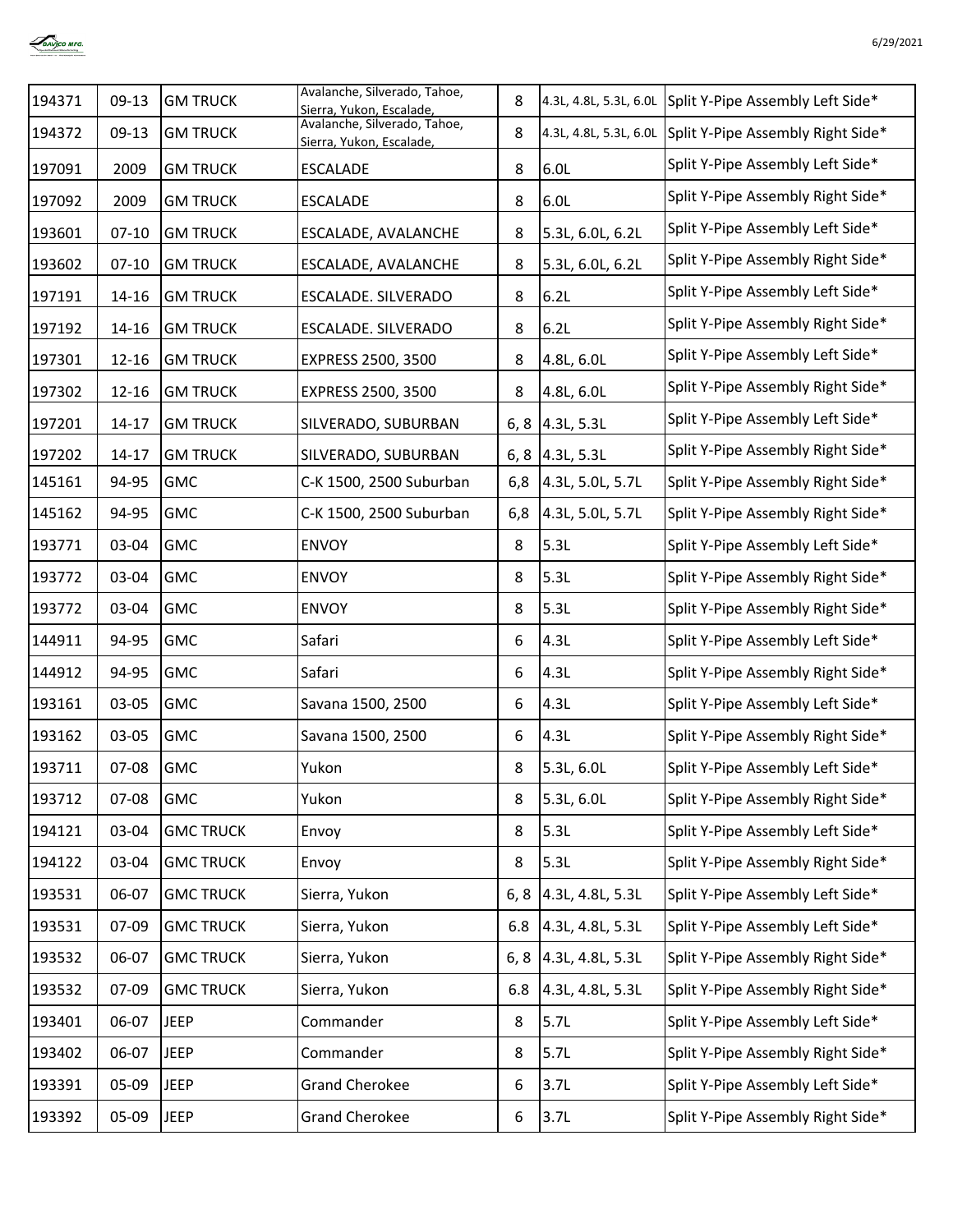

| 193401 | 05-07     | <b>JEEP</b>    | <b>Grand Cherokee</b>     | 8 | 5.7L       | Split Y-Pipe Assembly Left Side*  |
|--------|-----------|----------------|---------------------------|---|------------|-----------------------------------|
| 193402 | 05-07     | <b>JEEP</b>    | <b>Grand Cherokee</b>     | 8 | 5.7L       | Split Y-Pipe Assembly Right Side* |
| 194331 | $05 - 10$ | <b>JEEP</b>    | Grand Cherokee, Commander | 8 | 4.7L, 5.7L | Split Y-Pipe Assembly Left Side*  |
| 194332 | $05-10$   | <b>JEEP</b>    | Grand Cherokee, Commander | 8 | 4.7L, 5.7L | Split Y-Pipe Assembly Right Side* |
| 193721 | $05-07$   | <b>JEEP</b>    | Liberty                   | 6 | 3.7L       | Split Y-Pipe Assembly Left Side*  |
| 193722 | 05-07     | <b>JEEP</b>    | Liberty                   | 6 | 3.7L       | Split Y-Pipe Assembly Right Side* |
| 193081 | 07-09     | <b>JEEP</b>    | Wrangler                  | 6 | 3.8L       | Split Y-Pipe Assembly Left Side*  |
| 193081 | 07-08     | <b>JEEP</b>    | Wrangler                  | 6 | 3.8L       | Split Y-Pipe Assembly Left Side*  |
| 193082 | 07-09     | <b>JEEP</b>    | Wrangler                  | 6 | 3.8L       | Split Y-Pipe Assembly Right Side* |
| 193082 | $07 - 08$ | <b>JEEP</b>    | Wrangler                  | 6 | 3.8L       | Split Y-Pipe Assembly Right Side* |
| 190871 | 03-05     | <b>LINCOLN</b> | Aviator                   | 8 | 4.6L       | Split Y-Pipe Assembly Left Side*  |
| 190872 | 03-05     | <b>LINCOLN</b> | Aviator                   | 8 | 4.6L       | Split Y-Pipe Assembly Right Side* |
| 193361 | 03-05     | <b>LINCOLN</b> | LS                        | 8 | 3.9L       | Split Y-Pipe Assembly Left Side*  |
| 193361 | 03-05     | <b>LINCOLN</b> | LS                        | 8 | 3.9L       | Split Y-Pipe Assembly Left Side*  |
| 193362 | 03-05     | <b>LINCOLN</b> | LS                        | 8 | 3.9L       | Split Y-Pipe Assembly Right Side* |
| 193362 | 03-05     | <b>LINCOLN</b> | LS                        | 8 | 3.9L       | Split Y-Pipe Assembly Right Side* |
| 192241 | 04-06     | MAZDA          | B3000                     | 6 | 3.0L       | Split Y-Pipe Assembly Left Side*  |
| 192242 | 04-06     | MAZDA          | B3000                     | 6 | 3.0L       | Split Y-Pipe Assembly Right Side* |
| 192271 | 04-06     | MAZDA          | B4000                     | 6 | 4.0L       | Split Y-Pipe Assembly Left Side*  |
| 192272 | 04-06     | MAZDA          | B4000                     | 6 | 4.0L       | Split Y-Pipe Assembly Right Side* |
| 190841 | 04-05     | <b>MERCURY</b> | Mountaineer               | 6 | 4.0L       | Split Y-Pipe Assembly Left Side*  |
| 190842 | 04-05     | <b>MERCURY</b> | Mountaineer               | 6 | 4.0L       | Split Y-Pipe Assembly Right Side* |
| 190842 | $04 - 05$ | <b>MERCURY</b> | Mountaineer               | 6 | 4.0L       | Split Y-Pipe Assembly Right Side* |
| 190881 | $02 - 05$ | <b>MERCURY</b> | Mountaineer               | 6 | 4.0L       | Split Y-Pipe Assembly Left Side*  |
| 190882 | $02 - 05$ | <b>MERCURY</b> | Mountaineer               | 6 | 4.0L       | Split Y-Pipe Assembly Right Side* |
| 191881 | $02 - 05$ | <b>MERCURY</b> | Mountaineer               | 8 | 4.6L       | Split Y-Pipe Assembly Left Side*  |
| 191882 | $02 - 05$ | <b>MERCURY</b> | Mountaineer               | 8 | 4.6L       | Split Y-Pipe Assembly Right Side* |
| 193332 | 2006      | <b>MERCURY</b> | Mountaineer               | 8 | 4.6L       | Split Y-Pipe Assembly Right Side* |
| 193781 | $06-10$   | <b>MERCURY</b> | Mountaineer               | 6 | 4.0L       | Split Y-Pipe Assembly Left Side*  |
| 193782 | $06 - 10$ | <b>MERCURY</b> | Mountaineer               | 6 | 4.0L       | Split Y-Pipe Assembly Right Side* |
| 145801 | $01 - 03$ | PLYMOUTH       | Voyager                   | 4 | 2.4L       | Split Y-Pipe Assembly Left Side*  |
| 145802 | $01 - 03$ | PLYMOUTH       | Voyager                   | 4 | 2.4L       | Split Y-Pipe Assembly Left Side*  |
| 194991 | $11 - 12$ | VPG            | $MV-1$                    | 8 | 4.6L       | Split Y-Pipe Assembly Left Side*  |
| 194992 | $11 - 12$ | VPG            | $MV-1$                    | 8 | 4.6L       | Split Y-Pipe Assembly Right Side* |